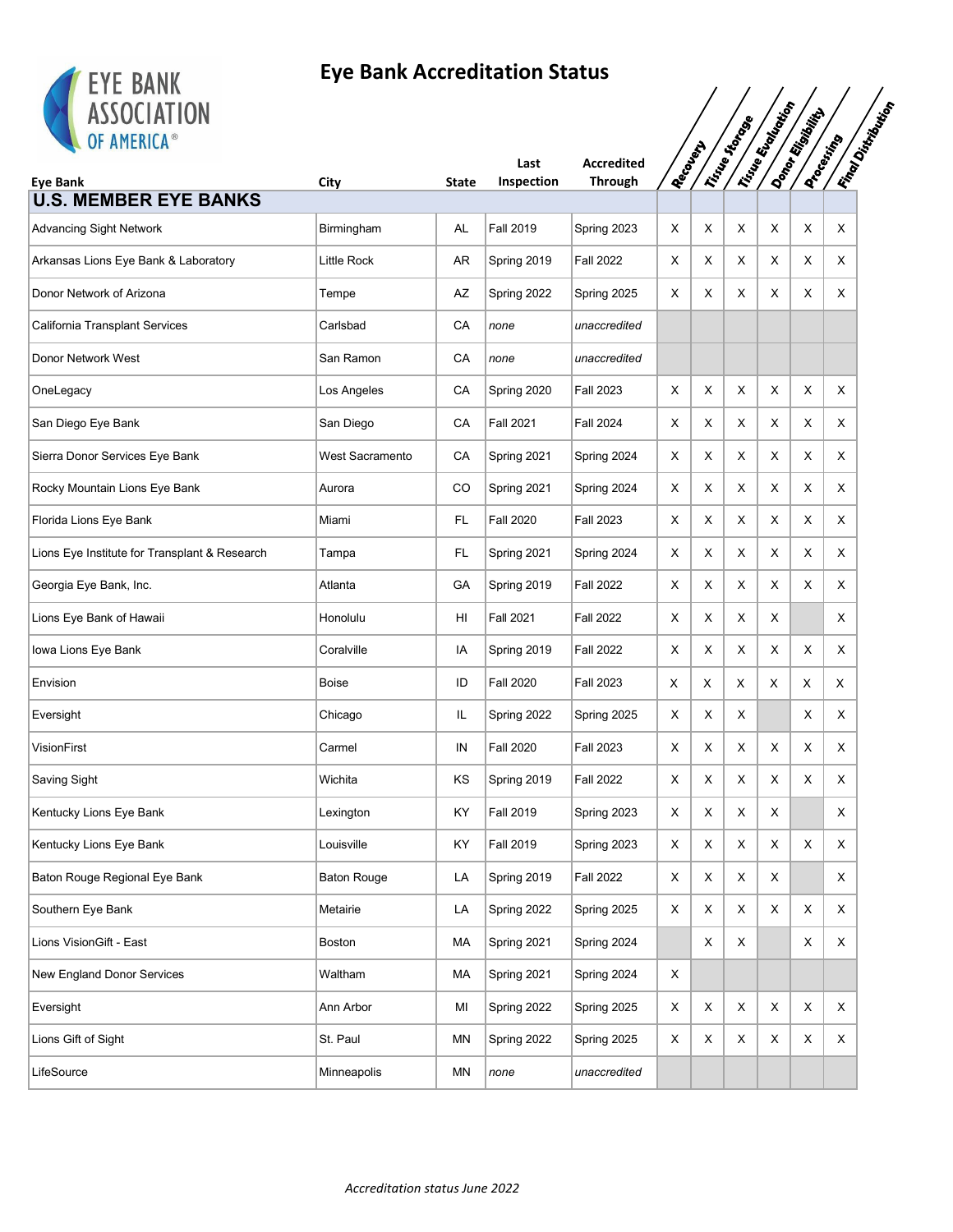

| <b>EIE DANN</b><br><b>ASSOCIATION</b>    |               |              |                    |                                     |          |   |              |                        |                |                                          |
|------------------------------------------|---------------|--------------|--------------------|-------------------------------------|----------|---|--------------|------------------------|----------------|------------------------------------------|
| OF AMERICA®<br><b>Eve Bank</b>           | City          | <b>State</b> | Last<br>Inspection | <b>Accredited</b><br><b>Through</b> | Recounts |   | Tisue States | Tring England Original | Donor Rigorium | IFinos Distribution<br><b>Processing</b> |
| Mid-America Transplant                   | St. Louis     | MO           | Spring 2021        | Spring 2024                         | X        | X | Х            | X                      | X              | X                                        |
| <b>Saving Sight</b>                      | Kansas City   | <b>MO</b>    | Spring 2019        | <b>Fall 2022</b>                    | X        | X | X            | X                      | X              | X                                        |
| Mississippi Lions Eye Bank               | Flowood       | ΜS           | Spring 2019        | <b>Fall 2022</b>                    | X        | X | X            | X                      | X              | X                                        |
| LifeShare Carolinas                      | Charlotte     | <b>NC</b>    | <b>Fall 2019</b>   | Spring 2023                         | X        | X | Χ            | X                      | X              | X                                        |
| Miracles in Sight                        | Winston-Salem | <b>NC</b>    | <b>Fall 2019</b>   | Spring 2023                         | Х        | X | X            | X                      | X              | X                                        |
| Lions Eye Bank of Nebraska               | Omaha         | <b>NE</b>    | Spring 2021        | Spring 2024                         | Х        | X | X            | X                      | X              | X                                        |
| Eversight                                | Clark         | NJ           | Spring 2021        | Spring 2024                         | Χ        | X | X            | X                      |                | Χ                                        |
| New Mexico Lions Eye Bank                | Albuquerque   | ΝM           | Spring 2021        | Spring 2024                         | X        | X | Χ            | X                      | X              | X                                        |
| Nevada Donor Network                     | Las Vegas     | <b>NV</b>    | Spring 2021        | Spring 2024                         | Х        | X | X            | X                      | X              | X                                        |
| ConnectLife - Syracuse                   | Syracuse      | <b>NY</b>    | <b>Fall 2020</b>   | <b>Fall 2023</b>                    | X        | X | X            | X                      | X              | X                                        |
| ConnectLife                              | Williamsville | NY           | <b>Fall 2020</b>   | <b>Fall 2023</b>                    | X        | X | Χ            | X                      | X              | X                                        |
| Sight Society of Northeastern New York   | Rochester     | NY           | Spring 2019        | <b>Fall 2022</b>                    | X        | X |              |                        |                | x                                        |
| Sight Society of Northeastern New York   | Albany        | NY           | Spring 2019        | <b>Fall 2022</b>                    | Х        | X | X            | X                      |                | X                                        |
| The Eye-Bank for Sight Restoration       | New York      | NY           | <b>Fall 2021</b>   | <b>Fall 2024</b>                    | X        | X | X            | X                      | X              | X                                        |
| The Lions Eye Bank for Long Island       | Valley Stream | NY           | Spring 2019        | <b>Fall 2022</b>                    | X        | X | X            | X                      | X              | X                                        |
| Central Ohio Lions Eye Bank              | Columbus      | OH           | Spring 2020        | <b>Fall 2023</b>                    | X        | Χ | X            | X                      | X              | х                                        |
| Cincinnati Eye Bank                      | Cincinnati    | OН           | <b>Fall 2021</b>   | <b>Fall 2024</b>                    | Χ        | Χ | X            | X                      | X              | X                                        |
| Eversight                                | Cleveland     | OН           | <b>Fall 2021</b>   | <b>Fall 2024</b>                    | Х        | х | Х            |                        |                |                                          |
| LifeBanc                                 | Cleveland     | OH           | none               | unaccredited                        |          |   |              |                        |                |                                          |
| Lifeline of Ohio                         | Columbus      | OH           | Spring 2019        | <b>Fall 2022</b>                    | X        |   |              |                        |                |                                          |
| Lions Eye Bank of West Central Ohio      | Dayton        | OН           | Spring 2020        | <b>Fall 2023</b>                    | X        | X | Χ            | X                      | X              | X                                        |
| Oklahoma Lions Eye Bank                  | Oklahoma City | OK           | <b>Fall 2019</b>   | Spring 2023                         | X        | X | X            | X                      | X              | X                                        |
| Lions VisionGift                         | Portland      | OR.          | <b>Fall 2019</b>   | Spring 2023                         | X        | X | Χ            | X                      | X              | X                                        |
| Center for Organ Recovery & Education    | Pittsburgh    | <b>PA</b>    | <b>Fall 2019</b>   | Spring 2023                         | Х        | X | Χ            | X                      | X              | X                                        |
| Gift of Life Donor Program Eye Bank      | Hershey       | PA           | Spring 2021        | Spring 2024                         | X        | X | Χ            | X                      | X              | X                                        |
| Lions Eye Bank of Delaware Valley        | Philadelphia  | <b>PA</b>    | Spring 2019        | <b>Fall 2022</b>                    | Χ        | X | X            | X                      | X              | X                                        |
| Lions Eye Bank of Northwest Pennsylvania | Erie          | PA           | <b>Fall 2020</b>   | <b>Fall 2023</b>                    | X        | X | X            | X                      |                | X                                        |
| SightLife Bethlehem                      | Bethlehem     | PA           | Spring 2022        | Spring 2025                         | Х        | X |              | X                      |                |                                          |
|                                          |               |              |                    |                                     |          |   |              |                        |                |                                          |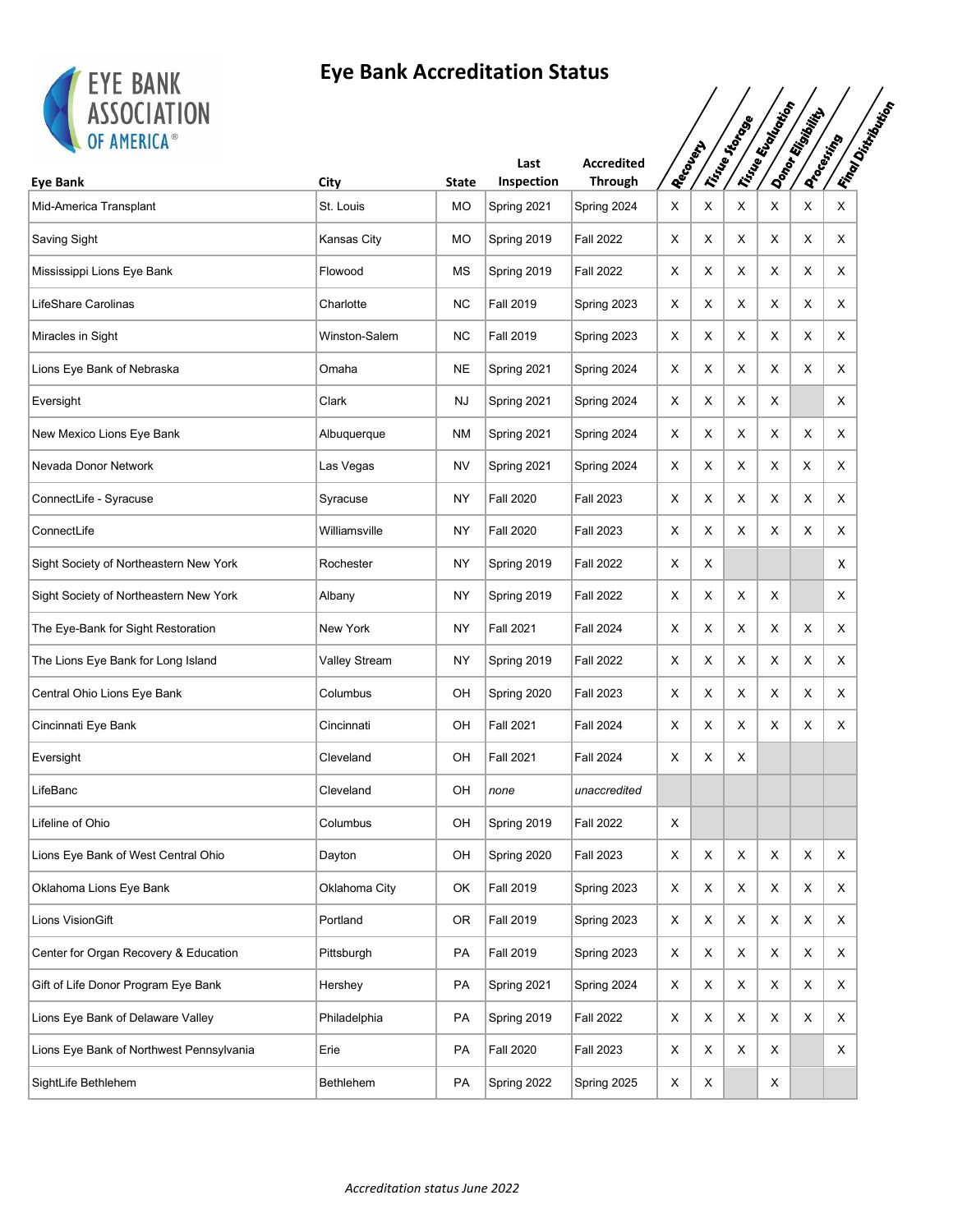

| <b>LIL DANK</b><br><b>ASSOCIATION</b><br>OF AMERICA®            |                    |              |                    |                                     |           |   | Triste Store | Tring England Oriental | Donor Rigord      |   | <b>IFROLD DISTRICTS</b> |
|-----------------------------------------------------------------|--------------------|--------------|--------------------|-------------------------------------|-----------|---|--------------|------------------------|-------------------|---|-------------------------|
| <b>Eye Bank</b>                                                 | City               | <b>State</b> | Last<br>Inspection | <b>Accredited</b><br><b>Through</b> | Recovered |   |              |                        | <b>Processing</b> |   |                         |
| Lions Eye Bank of Puerto Rico                                   | San Juan           | <b>PR</b>    | Spring 2021        | Spring 2024                         | X         | X | X            | X                      | X                 | X |                         |
| Dakota Lions Sight & Health                                     | Sioux Falls        | <b>SD</b>    | <b>Fall 2019</b>   | Spring 2023                         | X         | X | X            | Χ                      | X                 | X |                         |
| East Tennessee Lions Eye Bank                                   | Knoxville          | <b>TN</b>    | <b>Fall 2019</b>   | Spring 2023                         | X         | X | X            | X                      | X                 | X |                         |
| Mid-South Eye Bank for Sight Restoration                        | <b>Bartlett</b>    | <b>TN</b>    | <b>Fall 2019</b>   | Spring 2023                         | X         | X | X            | X                      |                   | X |                         |
| Sierra Donor Services Eye Bank                                  | Nashville          | <b>TN</b>    | Spring 2019        | <b>Fall 2022</b>                    | Х         | X | X            | X                      | X                 | X |                         |
| Fort Worth Eye Bank                                             | Fort Worth         | <b>TX</b>    | none               | unaccredited                        |           |   |              |                        |                   |   |                         |
| Great Plains Lions Eye Bank                                     | Lubbock            | <b>TX</b>    | Spring 2020        | <b>Fall 2023</b>                    | X         | X | X            | X                      |                   | X |                         |
| Lions Eye Bank of Texas at Baylor College of Medicine   Houston |                    | TX           | Spring 2019        | <b>Fall 2022</b>                    | X         | X | X            | X                      | X                 | X |                         |
| Miracles in Sight - Lone Star Division                          | Manor              | <b>TX</b>    | <b>Fall 2020</b>   | <b>Fall 2023</b>                    | X         | X | X            | Χ                      | X                 | X |                         |
| San Antonio Eye Bank                                            | San Antonio        | <b>TX</b>    | <b>Fall 2020</b>   | <b>Fall 2023</b>                    | X         | X | X            | Χ                      | X                 | X |                         |
| UT Transplant Services Center Lions Eye Bank                    | Dallas             | <b>TX</b>    | Spring 2022        | Spring 2025                         | X         | X | X            | X                      | X                 | X |                         |
| Western Texas Lions Eye Bank Alliance                           | San Angelo         | <b>TX</b>    | <b>Fall 2019</b>   | Spring 2023                         | X         | X | X            | X                      |                   | X |                         |
| Utah Lions Eye Bank                                             | Murray             | UT           | Spring 2021        | Spring 2024                         | X         | X | X            | X                      | X                 | X |                         |
| Restore Sight International                                     | Saint George       | UT           | <b>Fall 2019</b>   | Spring 2022                         |           |   |              |                        |                   | X |                         |
| Lions Medical Eye Bank & Research Center of Eastern<br>Virginia | Norfolk            | VA           | Spring 2019        | <b>Fall 2022</b>                    | X         | X | X            | X                      | X                 | X |                         |
| Old Dominion Eye Foundation                                     | North Chesterfield | <b>VA</b>    | Spring 2022        | Spring 2023                         | X         | X | X            | Χ                      | X                 | X |                         |
| SightLife                                                       | Seattle            | <b>WA</b>    | <b>Fall 2021</b>   | <b>Fall 2024</b>                    | X         | X |              | Χ                      |                   |   |                         |
| Lions Eye Bank of Wisconsin                                     | Madison            | WI           | <b>Fall 2019</b>   | Spring 2023                         | X         | X | X            | X                      | X                 | X |                         |
| Medical Eye Bank of West Virginia                               | Charleston         | WV           | Spring 2022        | Spring 2025                         | Х         | X | X            | X                      | X                 | X |                         |

| <b>CANADIAN MEMBER EYE BANKS</b>                                   |            |           |                  |                  |          |   |   |   |          |   |  |
|--------------------------------------------------------------------|------------|-----------|------------------|------------------|----------|---|---|---|----------|---|--|
| Lions Eye Bank (Alberta)                                           | Calgary    | AB        | Spring 2019      | <b>Fall 2022</b> | $\times$ | X | X | X | X        | X |  |
| Eye Bank of British Columbia                                       | Vancouver  | BC        | <b>Fall 2019</b> | Spring 2023      | X        | X | X | X | X        | X |  |
| Tissue Bank Manitoba                                               | Winnipeg   | MB        | <b>Fall 2020</b> | <b>Fall 2023</b> | X        | X | X | X | $\times$ | X |  |
| New Brunswick Organ and Tissue Program - Ocular<br><b>Division</b> | Saint John | <b>NB</b> | <b>Fall 2019</b> | Spring 2023      | X        | X | X | X |          | X |  |
| Regional Tissue Bank                                               | Halifax    | <b>NS</b> | Spring 2022      | Spring 2025      | X        | X | X | X | $\times$ | X |  |
| Eye Bank of Canada - Ontario                                       | Toronto    | ON        | Spring 2019      | <b>Fall 2022</b> | X        | X | X | X | $\times$ | X |  |
| Eye Bank of Saskatchewan                                           | Regina     | SK        | <b>Fall 2010</b> | unaccredited     |          |   |   |   |          |   |  |
| Eye Bank of Saskatchewan                                           | Saskatoon  | <b>SK</b> | <b>Fall 2010</b> | unaccredited     |          |   |   |   |          |   |  |